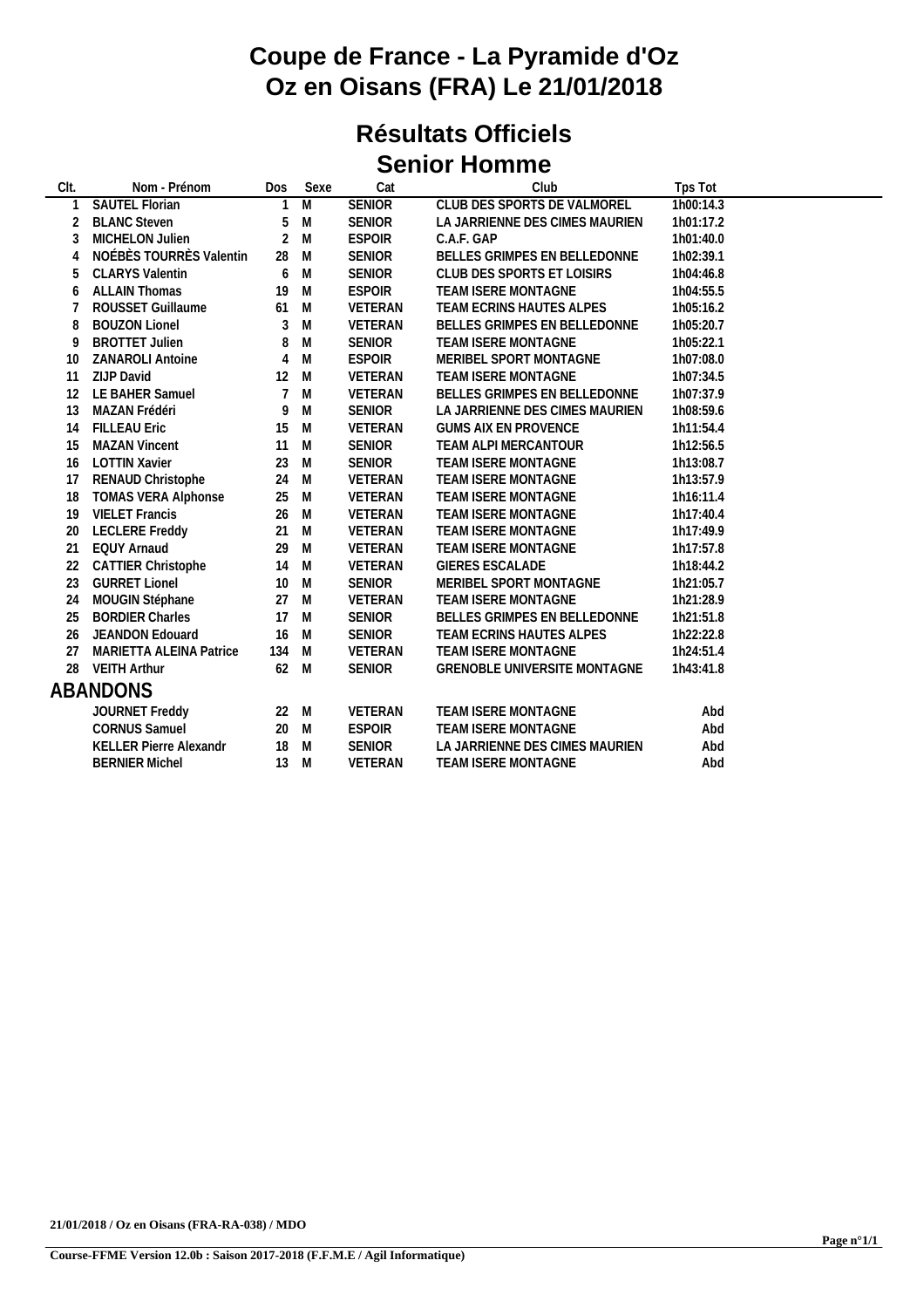# **Coupe de France - La Pyramide d'Oz Oz en Oisans (FRA) Le 21/01/2018**

#### **Résultats Officiels Veteran Homme**

| Nom - Prénom                   | Dos | Sexe | Cat                                    | Club                         | Tps Tot   |
|--------------------------------|-----|------|----------------------------------------|------------------------------|-----------|
| ROUSSET Guillaume              | 61  | M    | <b>VETERAN</b>                         | TEAM ECRINS HAUTES ALPES     | 1h05:16.2 |
| <b>BOUZON Lionel</b>           | 3   | M    | <b>VETERAN</b>                         | BELLES GRIMPES EN BELLEDONNE | 1h05:20.7 |
| ZIJP David                     | 12  | M    | <b>VETERAN</b>                         | <b>TEAM ISERE MONTAGNE</b>   | 1h07:34.5 |
| LE BAHER Samuel                |     |      | <b>VETERAN</b>                         | BELLES GRIMPES EN BELLEDONNE | 1h07:37.9 |
| <b>FILLEAU Eric</b>            | 15  | M    | <b>VETERAN</b>                         | <b>GUMS AIX EN PROVENCE</b>  | 1h11:54.4 |
| RENAUD Christophe              | 24  | M    | <b>VETERAN</b>                         | TEAM ISERE MONTAGNE          | 1h13:57.9 |
| <b>TOMAS VERA Alphonse</b>     |     | M    | <b>VETERAN</b>                         | TEAM ISERE MONTAGNE          | 1h16:11.4 |
| <b>VIELET Francis</b>          | 26  | M    | <b>VETERAN</b>                         | TEAM ISERE MONTAGNE          | 1h17:40.4 |
| <b>LECLERE</b> Freddy          |     | M    | <b>VETERAN</b>                         | <b>TEAM ISERE MONTAGNE</b>   | 1h17:49.9 |
| <b>EQUY Arnaud</b>             | 29  | M    | VETERAN                                | TEAM ISERE MONTAGNE          | 1h17:57.8 |
| <b>CATTIER Christophe</b>      | 14  | M    | <b>VETERAN</b>                         | <b>GIERES ESCALADE</b>       | 1h18:44.2 |
| MOUGIN Stéphane                |     |      | <b>VETERAN</b>                         | TEAM ISERE MONTAGNE          | 1h21:28.9 |
| <b>MARIETTA ALEINA Patrice</b> |     |      | <b>VETERAN</b>                         | <b>TEAM ISERE MONTAGNE</b>   | 1h24:51.4 |
| ABANDONS                       |     |      |                                        |                              |           |
| JOURNET Freddy                 |     | M    | VETERAN                                | <b>TEAM ISERE MONTAGNE</b>   | Abd       |
| <b>BERNIER Michel</b>          | 13  | M    | <b>VETERAN</b>                         | <b>TEAM ISERE MONTAGNE</b>   | Abd       |
|                                | 11  |      | 7 M<br>25<br>21<br>27 M<br>134 M<br>22 |                              |           |